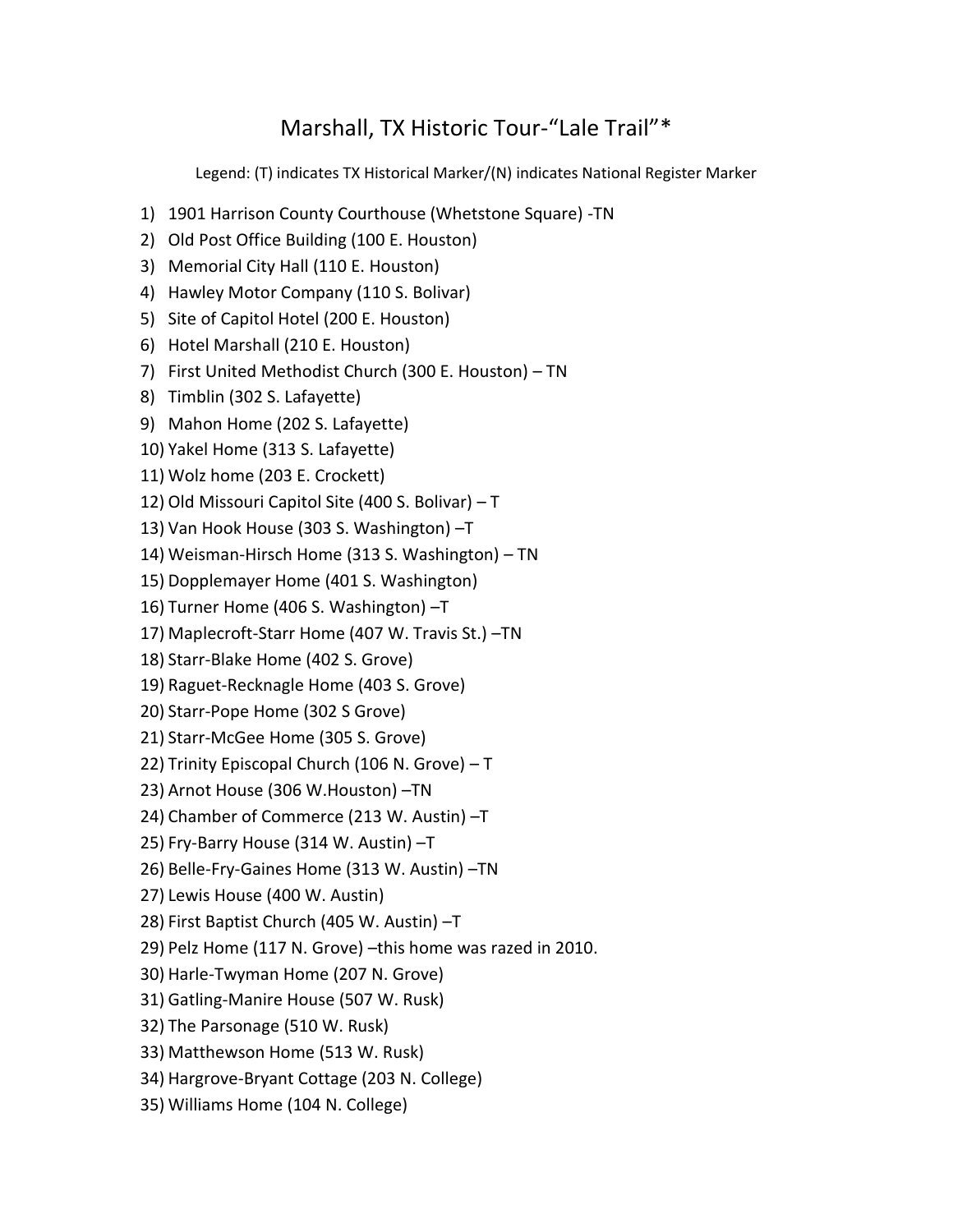36) Friend Home (801 W. Houston) 37) Site of Marshall University/Marshall Junior High School (201 S. College) –T

38) The Dolly Bell (109 N. Adkins)

39) The Galleries (709 W. Burleson)

40) Hargrove-Caven Home (610 W. Burleson)

41) Littlejohn-Simpson Home (600 W. Burleson)

42) Dr. Elias Beall Cottage (513 W. Burleson)

43) Wigfall House (510 W. Burleson) –T

44) Todd-McKay-Wheat House ( 506 W. Burleson)

45) T.P. Smith Home (507 W. Burleson)

46) Frazer-Adair Home (409 W. Grand)

47) Hochwald Home (211 W. Grand) –TN

48) Hat Factory Site (201 W. Grand) –T

49) Masonic Female Institute Site (213 W. Burleson) –T

50) Temple Moses Montefiore Site (303 W. Burleson) –T

51) First Presbyterian Church (310 N. Fulton) –T

52) Bradbury Building (310 N. Washington)

53) C.W.Rains Undertakers (300 N. Washington)

54) Joe Weisman & Co. (211 N. Washington) –T

55) The Paramount (314 N. Washington)

56) Wood Home (215 E. Rusk)

57) Southwestern Bell Building/Currently Michelson Museum of Art (216 N. Bolivar)

58) Magnolia Hall (301 Columbus) –TN

59) Old First Christian Church (204 N. Alamo)

60) Hagerty Home (505 E. Rusk) –TN

61) Rose Cottage (601 E. Rusk)

62) Hopkins House (602 E. Rusk)

63) Dr. Hamill Home (604 E. Rusk)

64) Fraley-Garland House (700 E. Rusk) –T

65) Roots Home (702 E. Rusk)

66) Cotton Patch Home (703 E. Rusk)

67) Austin-Malone Home (600 E. Austin)

68) Garrett Home (601 E. Austin)

69) R.E. Hopkins House (513 E. Austin)

70) Dr. Heartsill Home (512 E. Austin)

71) Heard House (511 E. Austin)

72) Duffield Cottage (508 E. Austin)

73) Hudgins-Allen Home (500 E. Austin)